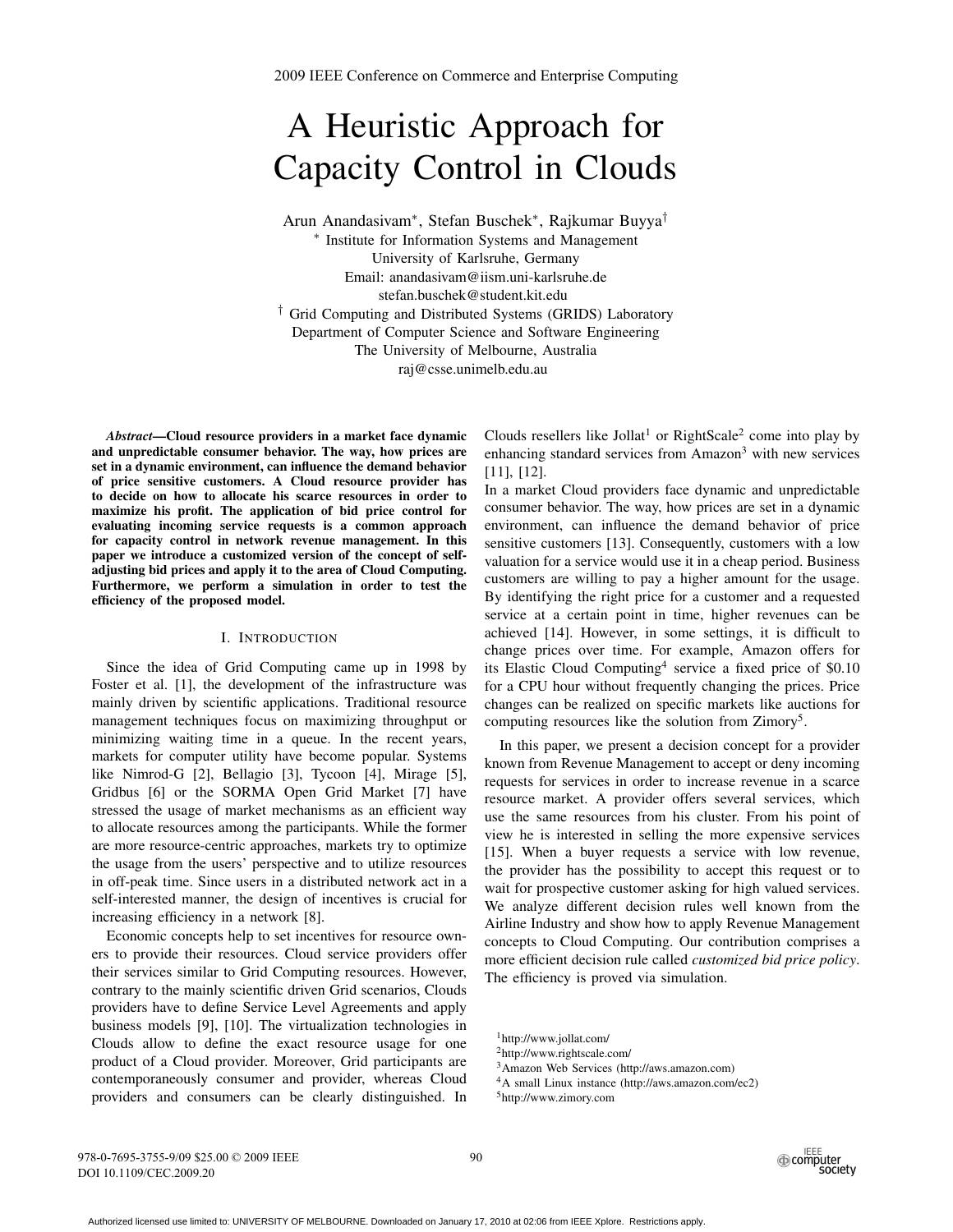#### II. RELATED WORK

## *A. Revenue Management for Cloud Computing*

In Clouds, resources e.g. processing power, memory, storage, and bandwidth, can be bundled as services, which are offered to other Cloud users. Providers have to plan their resource usage carefully and be aware of dynamic changes of the incoming requests for their services. Examples of services on the infrastructure level (also known as Infrastructure as a Service) are Amazons Web Services like EC2, S3 or Simple DB. All of them are based on pure resources like CPU or storage. Although, advance reservation diminishes the unpredictable requests, users can still request important services on-demand and cancel pending requests or reservation. The provider can apply revenue management strategies to enhance revenue and optimally allocate his resources to the consumers. He can set booking limits for his services and accept a certain amount of customers. An acceptance strategy is required due to the competition for the resources by the services. The resources in a cluster are accessed by different services. It is important to know, which service request should be accepted now to gain enough revenue in the future. The described problem is an instance of the dynamic inventory network capacity control (NCC) for finite time horizon  $T$  (Figure 1).



Fig. 1. Incoming requests for different services in different timeslots

The first paper analyzing Revenue Management concepts for cluster systems was published by Dube et al. [16]. In the suggested model one resource is offered at different prices. By assuming the customer behavior follows a logit model, the authors analyzed an optimization model for a small number of price classes and provided numerical results. Although the authors state that "in an on demand operating environment, customers and jobs, or service requests arrive at random", the behavior of price sensitive customers can be influenced by offering different prices for the same product, which in turn reduces the randomness [13], [17].

Cancelations and no-shows reduce the efficiency of resource usage. In [18] Sulisto et al. analyzed how overbooking strategies can be applied to maximize revenue. Different prices were charged for one resource and three overbooking policies were

implemented and compared via simulation. The benefits of overbooking for shared hosting platforms was emphasized by Urgaonkar [19] as well. He did not optimize the revenue by classifying different services, but only the throughput rate.

Anandasivam and Neumann [20] presented a framework for applying Revenue Management in Grid Computing. They gave an introduction and outlined some requirements, which have to be fulfilled. Their theoretic model comprises bundles of resources and shows how they can be priced. However, none of these papers analyzes capacity planning strategies of resource bundles via simulations.

Nair and Bapna [21] introduced Revenue Management concepts for a similar application domain of an Internet Service Provider. The provider has to decide whether to accept an incoming customer request or to reject it. The application domain is different from Cloud Computing as it does not take advance reservation and bundles into account. Customers can only instantly get an internet access.

#### *B. Bid price control in Revenue Management*

Each offered service represents a booking class, which has a fixed price. The provider has to decide, if a service request should be accepted or denied. Thus, a limit defining how many requests are operable for each booking class has to be identified, which is known as capacity control. Nested booking limits allow to prevent that bookings for services with high revenue are being rejected in favor of bookings with low revenue. They define how much capacity is reserved for a certain booking class. Every service has limited access to the resources like CPU, memory, storage, or bandwidth. Due to multiple resources a nested booking limit control must be defined for each resource. This is called virtual nesting control [22], [23]. It is difficult to forecast demand appropriately for virtual classes. The requirement of mapping services to virtual classes increases complexity. Furthermore, the assumption that demand for low-class services occurs earlier than for highclass services is typical in Revenue Management. If demand arrives in a strict high-to-low order the provider simply needs to accept customer requests in a first-come-first-serve order to maximize his revenue. On the other hand when demand is stochastic the strict low-to-high order is also less appropriate. Therefore, we assume that demand for low-class services is more likely to arrive earlier and demand for high-class service is more likely to arrive later in time.

For the application of bid price controls, at any point in time a simple threshold value for each resource has to be stored. Bid prices are interpreted as an approximation of the opportunity cost [24] of reducing the resource capacities, which are needed to satisfy incoming service requests. [25] describes bid prices as monetary values of single capacity units, and the resource demands of a request weighted with the corresponding bid prices must be summed. If this sum exceeds the revenue yielded by the sale of one unit of the respective product, the request is rejected, otherwise it is accepted [22]. Regular updating of bid price values is necessary to guarantee a continuous precision of the bid prices. Less accurate bid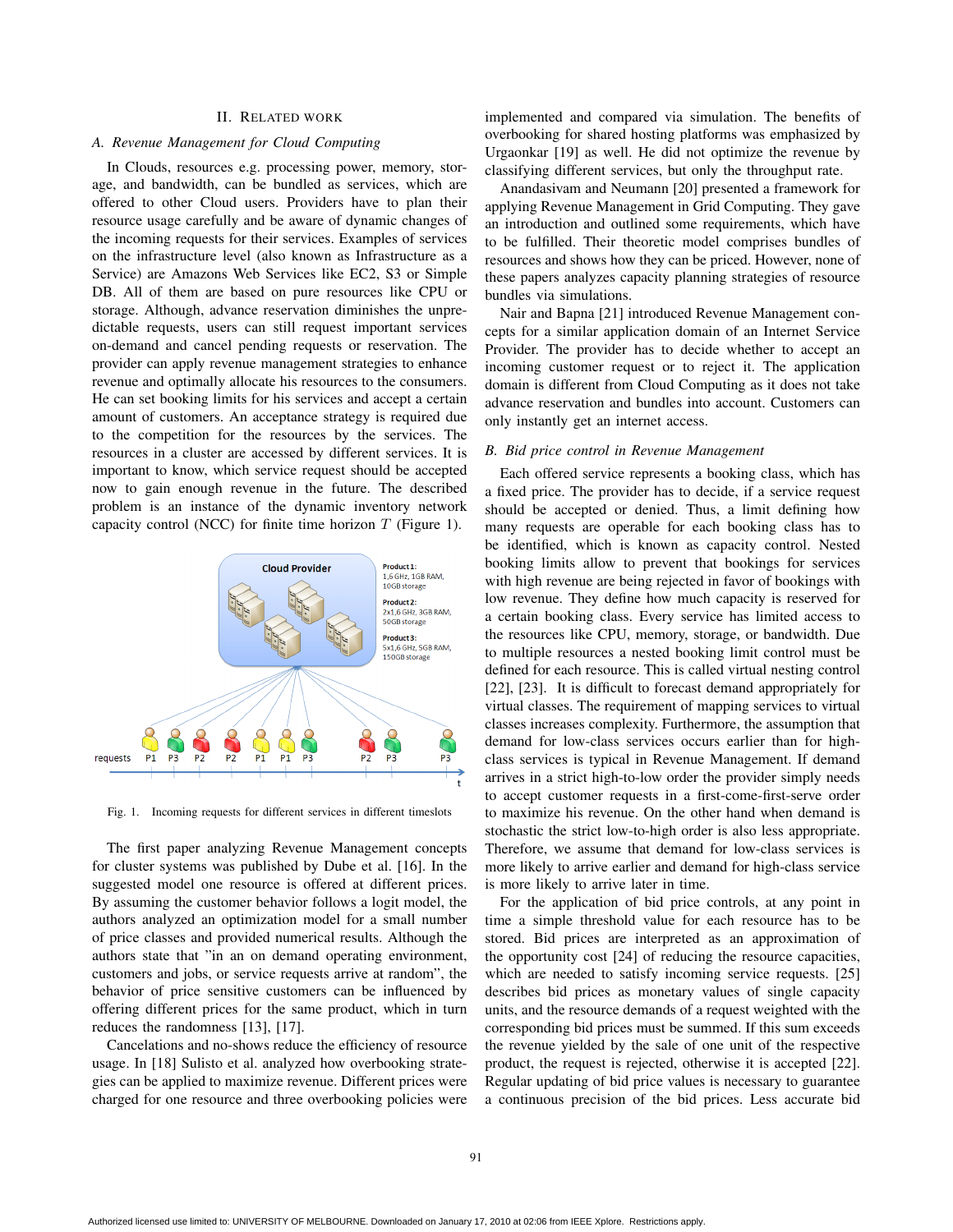prices can lead to accept/reject decisions of minor value. Continuously updated bid prices are based on the current booking situation at a certain point in time  $t$ . That is, if a high amount of capacity has already been sold, the bid prices turn out to be higher.

Although prices which are charged from the customers are fixed for the booking period, bid price policies can be seen as some kind of (dynamic) pricing from the provider's interior point of view. The parameters of the bid price policy can be adjusted for subsequent booking periods due to changes in demand. In [26] linear functions are introduced to compute bid prices for each arriving request at time  $t$ . The essential requirements of Dynamic Pricing functions in [27] can also be transferred to bid price functions:

- Flexibility: The bid price function has to be configurable in an easy way to enable changes in the accept/reject decision policy by the provider.
- Fairness: Naturally, higher bid prices are attached to more expensive resources, and the opportunity costs of reserving resources of services with high resource demands are higher.
- Dynamic: Bid prices should not be static thresholds. To guarantee a certain precision they need to be adjusted to the current booking situation.
- Adaptability: Fluctuations in supply and demand have to be considered in calculation of bid prices.

#### III. MODEL

The decision of accepting or denying a request depends on the policy which applies the decision rule. Capacity control and dynamic pricing known from Revenue Management are an instance of linear programming models. Since speed of computation matters (especially for large resource/product settings), bid price control is an approximation method to quickly update the policies after the arrival of new requests. It provides a good estimate, but not always an optimal solution. Especially in the NCC setting, the calculation of the optimum increases exponentially with the number of resources  $m$  and products n [28].

In the following we assume that the provider has  $m$  resources  $h \in \{1, \ldots, m\}$  available and offers n services  $i \in \{1, \ldots, n\}$ . Resources are CPU, memory, storage, and bandwidth, whereas services can be low, medium, and high instances like the Amazon Web Services. Resources have to be quantifiable, and dividable into discrete units. Matrix A describes the usage of resources by the services in the case of four resources and five services, what is illustrated in table I. An element  $a_{hi}$ represents the usage of resource  $h$  by one unit of service  $i$ . The total amount of capacity for each resource  $h$  is given by  $c_h$ . At a certain time  $t \in \{T, T-1, \ldots, 0\}$  the reserved capacity of resource h is  $\overline{c}_{ht}$ . Selling one unit of service i yields a revenue of  $r_i$ . The decision of accepting a request is based on the bid price  $\pi_{ht}$  for resource h at time t as well as on the resource usage of the request:  $r_i \geq \sum_{h \in A_i} a_{hi} \cdot \pi_{ht}$ must be fulfilled.

## *A. Demand*

At t the entire demand  $D_{iT}$  arriving in T for service i is divided into the demand arriving between the current time  $t$ and the end of the booking period denoted as  $D_{it}$ , and the arrived demand until  $t \hat{D}_{it}$  (see Figure 2).



Fig. 2. Demand definition in a finite time

It is assumed that there can arrive at most one service request per discrete unit of time  $t$ , as for example in [29]. A request for service i at time t arrives with probability  $p_{it}$ , and thus, the arrival of a request for service  $i$  at time  $t$  is a random variable  $X_t$  with  $X_t = \{0, i\} | i \in \{1, \ldots, n\}$ , i.e.  $X_t = 0$  if no request comes in at t. T is finite and countable, and thus, the arrival process of requests by the customers is a time-discrete stochastic process  $X$ , which is a sequence of random variables  $X_t$ . The value of the demand arrived from  $T$ until t changes from its previous value  $\hat{D}_{it}$  at  $t+1$  to  $\hat{D}_{it}+1$ at t if a request for service i occurs in time slot t (note that time runs backwards).

It is assumed that customers book the services for usage at a certain time in the future. The low-before-high arrival (cf. [30]) is expressed by a high booking probability of low-fare services at the beginning of the booking period. This probability decreases during the time period. Contrarily, the probability of booking high-fare services is low at the beginning of the booking period, and increases until the end of the time period.

Naturally, the condition  $\sum_{i=0}^{n} p_{it} = 1$  must be valid at each point in time  $t$ .

## *B. Deterministic Linear Programming Model (DLP)*

The NCC approximation method for bid prices assumes expected demand information and excludes the stochastic nature of the demand [31], [22]. Based on demand forecasts the expected aggregate demand-to-come  $\overline{D}_{it}$  for the remaining booking periods is calculated, and it is assumed that the demand is equal to its mean values. An approximation for the objective-value function  $V$  is obtained by:

$$
Max. V(x) = \sum_{i=1}^{n} r_i \cdot x_i
$$
 (1)

s. t. 
$$
\sum_{i \in A^h} a_{hi} \cdot x_i \leq c_h - \overline{c}_{ht} \ \forall h \in \{1, ..., m\} \qquad (2)
$$

$$
0 \le x_i \le \overline{D}_{it} \ \forall i \in \{1, \dots, n\} \tag{3}
$$

(1) is the objective function, which maximizes the total revenue. The total revenue results from the sum of the prices  $r_i$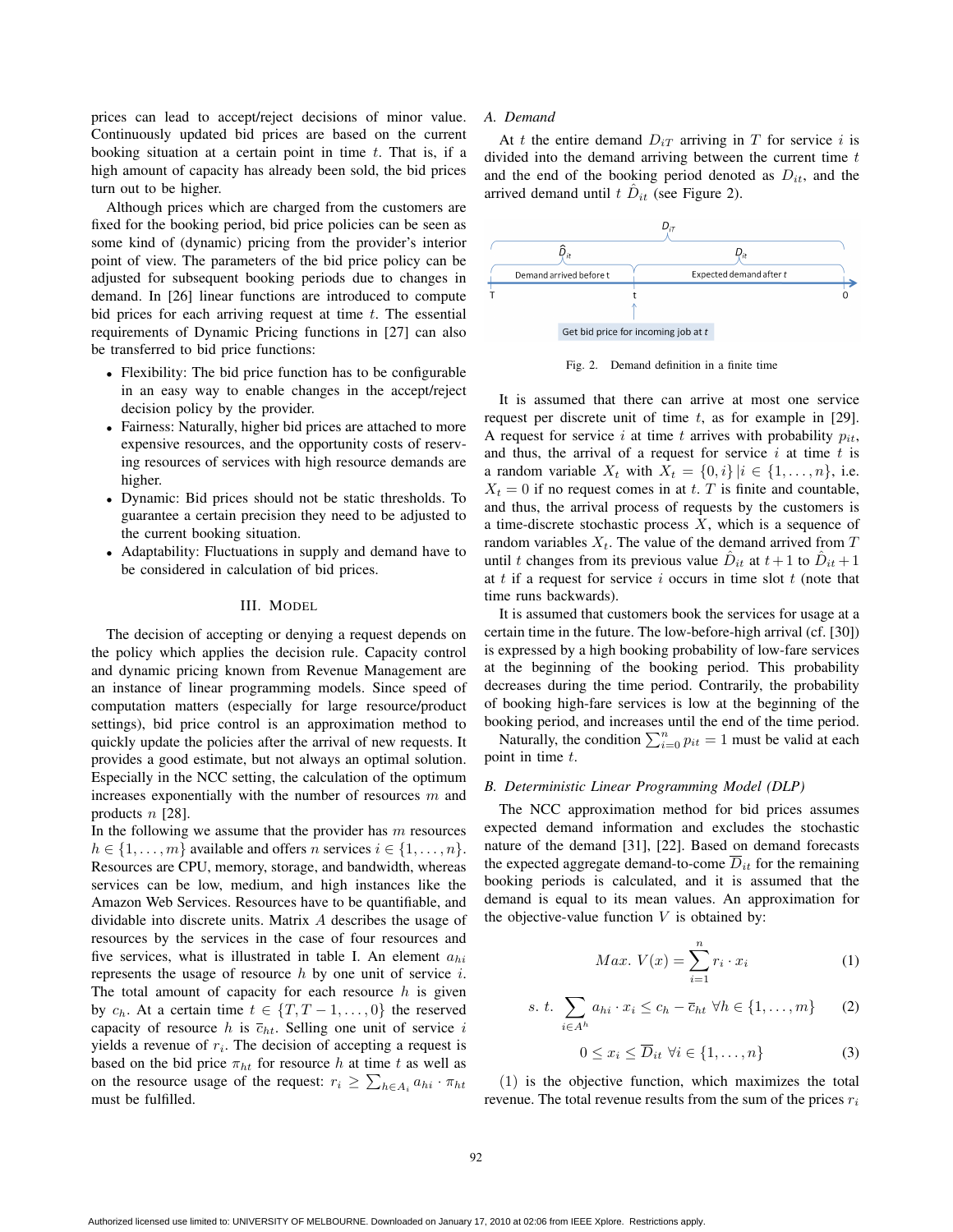charged for each service multiplied with the number of units sold of each service in the booking period  $x_i$ . (2) ensures that enough capacity of each resource is available to satisfy the need for capacity by the number of allocated units of the services. (3) guarantees that the number of services sold are not below zero and do not exceed the expected demand-tocome.

The solution vector of the primal problem is discarded, and the variables of the optimal solution of the dual problem are used as bid prices [29] . The optimal solution can have multiple optimal dual bid price vectors. The DLP can either be solved at the beginning of the booking period with the given demand forecast by using static bid prices or by recalculating and updating the bid prices at certain data collection points during the booking period, what is advantageous in order to keep up a certain precision of the bid prices. The main benefit of the DLP model is that it can be solved computational efficiently, which makes it popular for practical applications. Its performance strongly depends on the size of the network as well as on reliability of the demand forecasts. However, this model does not imply any uncertainty in demand.

*1) Randomized Linear Programming Model (RLP):* The RLP model induces stochastic information. The expected demand as in the DLP case is replaced by a random demand vector  $D$  [23]. For instance, in [32] demand is modeled as a Poisson Process. The probability distribution of the demand for each service is used to generate executions of the demandto-come. The optimal solution of this problem represents a random variable, which provides the approximation to the objective-value function  $V$ . The application of RLP leads to significant higher revenue than DLP [33].

# *C. Certainty Equivalent Control (CEC)*

The accuracy of bid price values in the DLP model with updates during the booking period depends on how frequent these recalculations are performed. The most frequent calculation of bid prices is carried out by recalculating bid prices each time a request occurs. An approach called certainty equivalent control [24] extends the concept of bid prices and directly calculates an approximation of the opportunity costs. For this purpose it solves two instances of the DLP problem described above: The first instance solves the initial DLP problem (1) and the second instance also subtracts the amounts of resources demanded by the request from the remaining capacity of the resource

$$
c_h - \overline{c}_{ht} - a_{hi}, \forall h \in \{1, \dots, m\}.
$$
 (4)

The approximation of the opportunity cost of service  $i$  is then obtained by subtracting the objective function value of instance 2  $(V'(x))$  from the objective function value of instance 1  $(V(x))$ . This approximation does not depend on the optimal dual variables, thus, the drawback of multiple optimal dual variables of the linear programming model is eliminated. The CEC policy requires forecasts for the total demand for each service, as well as forecasts for the expected demand-tocome  $(D_{it})$ . One advantage of the CEC policy arises from the numerous and periodic updates of the approximation of the opportunity costs, thereby guaranteeing a certain accuracy. Because CEC is based on the DLP problem, it shares the same disadvantage of only incorporating expected demand and not considering uncertainty of the demand process.

## *D. Self-adjusting bid prices (SABP)*

The idea of self-adjusting bid prices is to compute bid price functions for resources based on the amount of capacity already reserved as well as the expected demand-to-come [26]. Unlike the approaches described above SABP uses simple linear functions with parameters which can be easily kept track of during the booking period. The concept involves the determination of coefficients (control variables) via simulationbased optimization that are used for calibrating the bid price functions adequately. SABP can be interpreted as some type of interior dynamic pricing by the provider, which was derived from the optimal dynamic pricing of a single product [32].

Our approach uses a customized version of the resourceoriented bid price function as proposed in [26], and further is abbreviated with SABP-c. The bid price of resource  $h$  at time  $t$  is calculated by the formula:

$$
\pi_{ht} = (\overline{\pi}_h) + \alpha_h \cdot \frac{\overline{c}_{ht}}{c_h} - \beta_h \cdot \frac{u_{ht}}{U_{hT}}
$$
(5)

The control variables  $\overline{\pi}_h$ ,  $\alpha_h$ , and  $\beta_h$  are determined via a genetic algorithm, which is described in section III-E.  $\overline{\pi}_h$ is the base bid price and provides the basis for the bid price calculation. The value of  $\overline{\pi}_h$  has a strong impact on the bid price. In [26] the base bid price is calculated by creating a random number and multiplying it with the minimum bid price of resource  $h$ . The minimum bid price is the value for which, if it is exceeded, requests for at least one service  $i$  are no longer accepted, and is computed by  $\pi_h^{min} = min \{ r_i/a_{hi} | i \in A^h \}.$ In our approach the genetic algorithm uses the minimum bid price as upper bound for the base bid price.

The bid price function further is based on two parts. The first part  $(+\alpha_h \cdot \frac{\bar{c}_{ht}}{c_h})$  is responsible for the increase of the respective bid price over time.  $\overline{c}_{ht}$  is the amount of capacity of a resource  $h$  reserved at time  $t$  relative to the total capacity of resource  $h$ . If a request for a service i is accepted, the bid price of a resource increases by the delta of the value  $\frac{\bar{c}_{ht}}{c_h}$ , and also depends on the value of  $\alpha_h$ . Thus, the bid price of a resource h only increases through the acceptance of incoming requests. This corresponds to the fact that available resources get less due to sales and hence become more expensive.

The second part of the formula  $(-\beta_h \cdot \frac{u_{ht}}{U_{hT}})$  decreases the bid price for every occurring request. A decrease is required because if some requests are rejected, some future requests can be accepted again. If there was no decrease in the function, the bid price only would rise, and from a certain point every future request would be rejected, and no more sales could take place.  $u_{ht}$  is the capacity required to satisfy the demand for the products  $i \in A^h$  until t. The expected demand until t  $\hat{D}_{it}$ for a service  $i \in A^h$  can be calculated by  $\overline{D}_{iT} - \overline{D}_{it}$ , what requires forecasts of the total demand per service i  $(\overline{D}_{iT})$ , as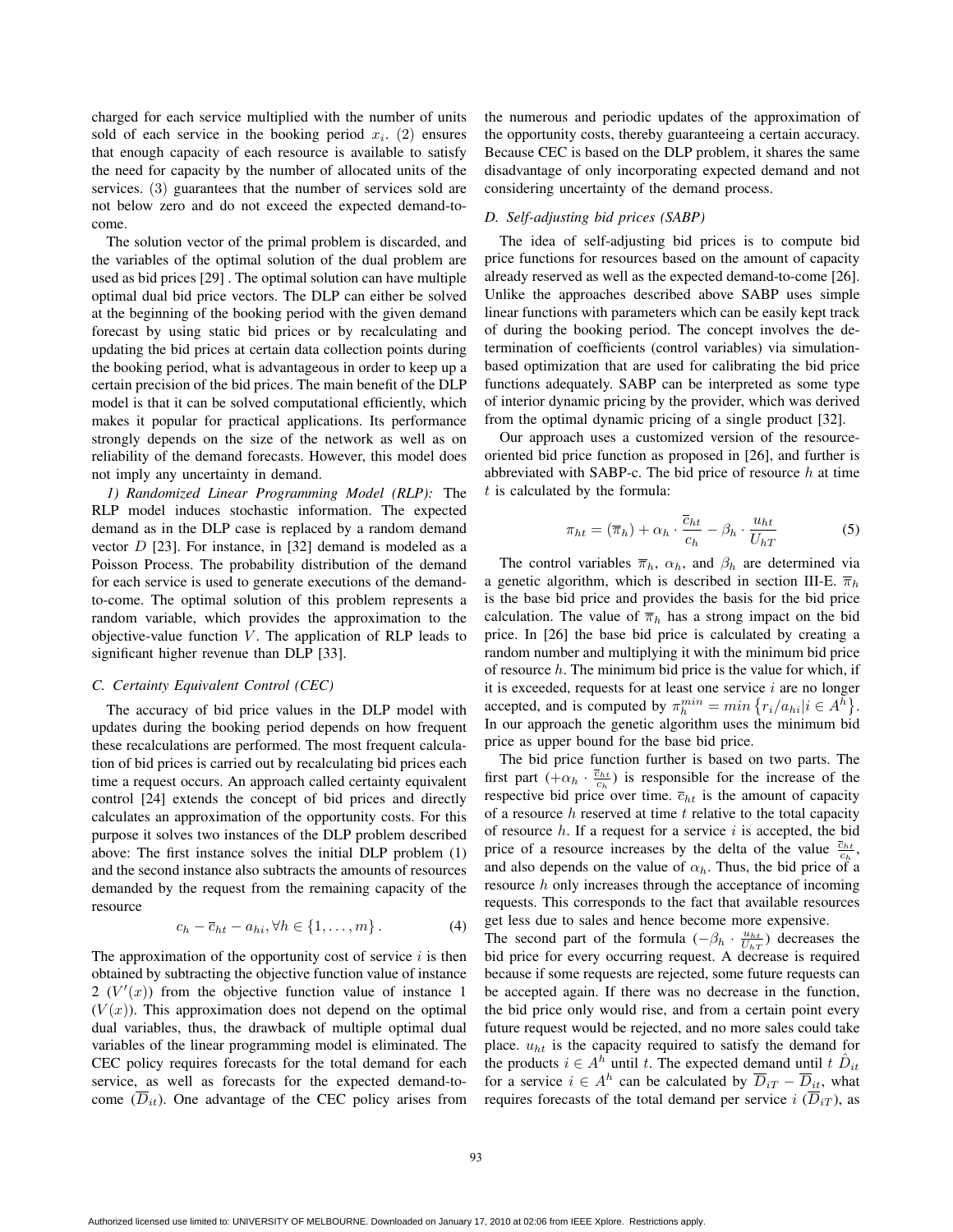well as forecasts of the demand-to-come  $(\overline{D}_{it})$  for every point in time  $t$  until the end of the booking period. However, it is more intuitive to simply count the requests for each service  $i$ until t, what leads to an exact value of  $\hat{D}_{it}$  for each i.  $u_{ht}$  in our case is calculated by

$$
\sum_{i \in A^h} a_{hi} \cdot \hat{D}_{it}.\tag{6}
$$

For every service its demand for resource  $h(a_{hi})$  is multiplied with the demand arrived until  $t \, (\hat{D}_{it})$ , and the sum of these products is taken.  $U_{hT}$  is the capacity of resources which is needed to satisfy the total demand of the complete booking period. It is calculated by  $\sum_{i \in A^h} a_{hi} \cdot (\overline{D}_{iT})$ , where  $\overline{D}_{iT}$  is the forecasted total demand for service i.  $U_{hT}$  can also be denoted as the total resource demand. It requires a forecast of the total demand for service  $i$  in the booking period. The quotient of  $u_{ht}/U_{hT}$  increases over time as more demand is realized, and hence, the bid price decreases with time proceeding.

The two parts of the resource-oriented bid price function make sure that the total value of a bid price  $\pi_{ht}$  increases only, if a request is accepted. The increase amplifies if the amount of reserved capacity  $\overline{c}_{ht}$  is high. The parameters  $\alpha_h$ and  $\beta_h$  attach importance to variables. They have a strong impact on the accept/reject decisions. For instance, very high values for coefficient  $\alpha_h$  and very low values for coefficient  $\beta_h$  lead to more frequent reject decisions because the increase of the bid price function turns out too high. This would imply losses in revenues due to rare sales. In the opposite case, very low  $\alpha_h$  values and very high  $\beta_h$  values result in too frequent accept decisions of low-fare requests leading to an inefficient reservation for later arriving high-fare requests, what also implies potentially lost revenues. Because of these reasons, promising values for the control variables are obtained by the genetic algorithm.

The main advantage of self-adjusting bid prices is the very frequent recalculation of bid prices. Thereby, information about the current booking situation is always considered and the bid prices exhibit a certain precision. [26] states that this approach is robust to errors in the forecast. If the realized demand is less than the forecasted one, less capacity units are reserved to satisfy incoming requests. Thus, the increasing part of the bid price function is lower and more requests with lower revenues can be accepted. On the other hand, if realized demand is higher, the bid price increases stronger as more requests are accepted. Furthermore, a strict fragmentation of the services into only two subsets ( $S_1$ : accepted, i.e.  $r_i \geq$  $\sum_{h \in A_i} a_{hi} \cdot \pi_{ht}$ ); S<sub>2</sub>: rejected, i.e.  $r_i < \sum_{h \in A_i} a_{hi} \cdot \pi_{ht}$ ), is  $\overline{a}$  avoided to permanently update the bid prices and to guarantee a certain degree of accuracy.

Although the concept shows some robustness against forecast errors as mentioned above, it does not imply stochastic information about demand. This assumption is not very realistic, and does also concern other deterministic models, such as DLP and CEC. The computational effort which is required for finding appropriate values for the control variables  $\overline{\pi}_h, \alpha_h$ , and  $\beta_h$  is significantly high, which mainly comes from the necessity for simulation-based optimization. Another weakness of the original model is, that it requires a high number of forecast values. For each point in time and for each product offered, the expected demand-to-come  $(\overline{D}_{it})$  needs to be stored in order to be able to calculate the demand until  $t$ and the resource demands  $(u_{ht})$  every time a request comes in. However, this can be overcome by simply counting the demand until  $t$  for each service  $i$ . Furthermore, some bid prices turned out to be negative, and the question of how to interpret negative bid price values comes up.

Note, that in [26] the SABP concept has been developed for managing resources in the context of airlines. Usually, in that case a sale of one flight means a change in capacity of one unit of the respective resource, i.e. a seat on a flight at a certain date. This is a major difference to the change in capacity in the context of resources and services in Clouds, in which a sale of a service means a change in capacities of several units of the resources involved in the service sold. Because of that, the usage of the original bid price function would lead to very high values of the decreasing part of the function in the setting of services in Clouds, and thus, some bid price values turned out to be inappropriate. This is avoided by using relative values in (5).

#### *E. Genetic Algorithm*

Genetic Algorithms belong to the class of evolutionary algorithms. They are optimization concepts for searching a solution space of a given problem for reasonable solution values [34]. By considering only a small part of the solution space, a simulation of an evolution is performed using the survival of the fittest strategy. Individuals which are fitter than other individuals have a higher probability of surviving and of still being persistent in the next generation in the evolution process.

A genetic algorithm involves some terminology from biology (cf. [34]), and consists of several elements. These have to be defined depending on the application context and the problem to solve.

The choice of an appropriate chromosome representation, which defines how many genes the chromosome contains, and which values the genes are allowed to obtain, is a key component. The control variables ( $\pi_h$ ,  $\alpha_h$ ,  $\beta_h$ ) in (5) are used as genes within the genetic algorithm and are optimized in the evolution process.

It is essential to specify the numerical range for the values of the control variables. As mentioned above, we use the minimum bid price  $\pi_h^{min}$  as upper bound for the base bid price. Thereby, the production of counterproductive values is prevented, as in the case if the base bid price exceeds the price of a service i  $(\overline{\pi_h} > r_i)$ , which would lead to rejecting requests for all services  $i$  already at the beginning of the booking period. As a consequence, the genes containing the values of the base bid prices can lie in the interval  $[0; \pi_h^{min}]$ . The range for  $\alpha_h$  and  $\beta_h$  is set to [1; 2]. This is because in some cases values below one have turned out to be too low and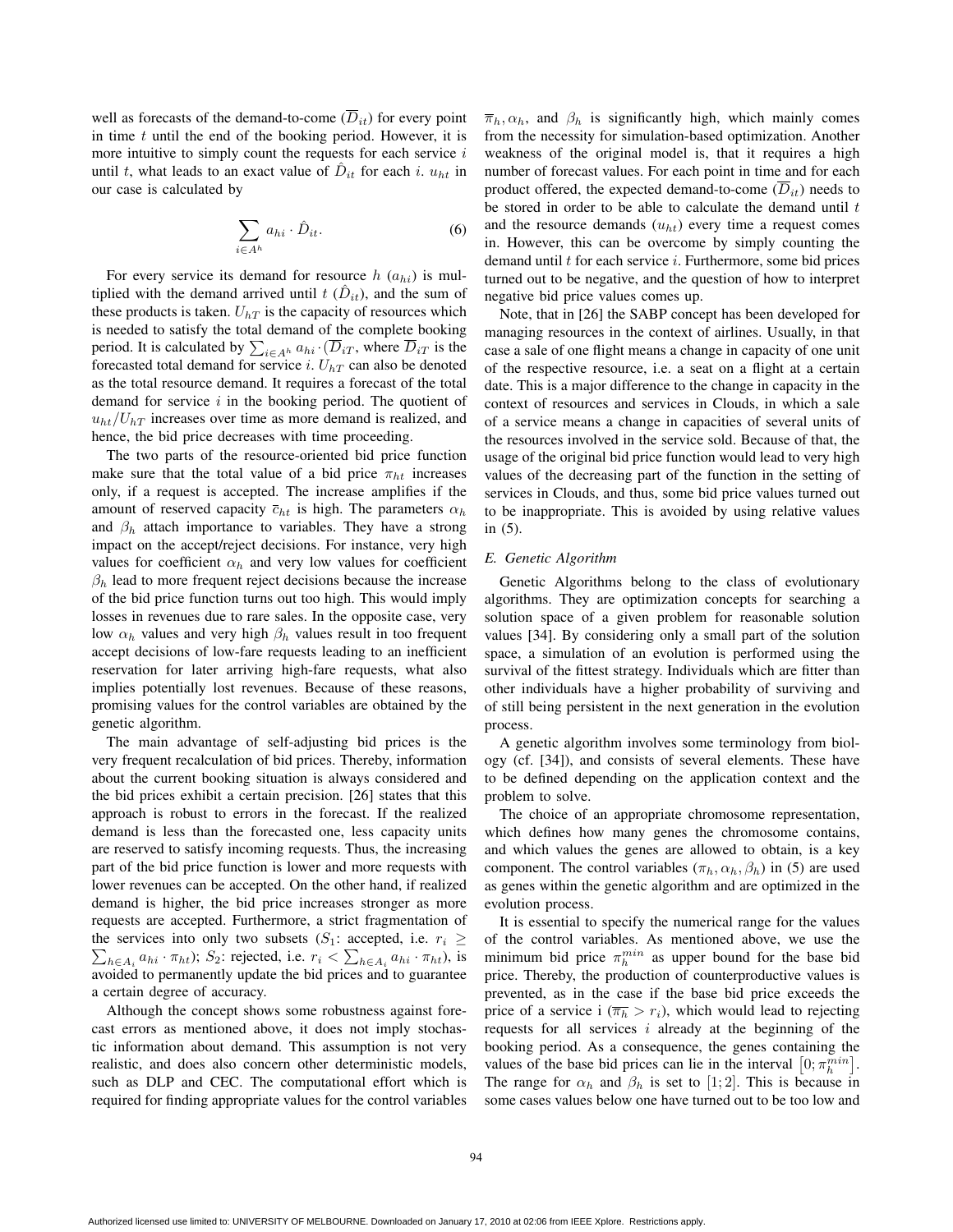may produce too low bid prices, what can lead to an inefficient accept/reject behavior.

The objective of the genetic algorithm is to find adequate values for the control variables of the bid price function. The genetic algorithm must simulate a complete booking period, which includes the demand expected for the given sales period based on the forecast by the provider.

The genetic algorithm performs the following steps:

- 1) At the beginning an initial population is created based on the chromosome representation as described above. This generation is numbered with generation 0.
- 2) In the second step the fitness value of all chromosomes in the population is calculated by the fitness function, which evaluates the expected demand with the gene values as control variables in the bid price function.
- 3) After steps 1 and 2 the evolution process is started. In each evolution phase the GA's selection operator randomly selects pairs or bigger subgroups of the population of chromosomes for reproduction.
- 4) The chromosomes selected by the selection function are reproduced, and then they are recombined (crossover) or mutated by the genetic operators defined.
- 5) Subsequently, some chromosomes of the current population are replaced by the new altered chromosomes, thereby creating a new generation.
- 6) Given the new generation, the generation enumerator is incremented by one.
- 7) Steps 2 to 6 are repeated until the maximum number of allowed evolutions is reached.
- 8) When the evolution process is terminated, the fittest chromosome, i.e. the set of control variables with the highest potential revenue, is taken as input for the selfadjusting bid prices function.



Fig. 3. Runtime analysis with chromosome size of 12 (control variables), population size of 3 and different number of evolution steps

The runtime analysis of the customized SABP policy clearly shows that the main amount of computational effort arises from the genetic algorithm. Naturally, the runtime is dependent on the population size, the number of variables to search for, and the number of evolution steps (figure 3). It is important

to state that a longer evolution time does not necessarily lead to a better solution. Moreover, a raise of the population size leads to a longer runtime of the genetic algorithm, but it also adds diversity to the population, what in turn increases the probability of finding a better solution more quickly in terms of the number of evolution steps. Therefore, it is recommended to use a higher population size and a higher number of evolution steps in order to increase the probability of reaching a nearoptimal solution.

TABLE I RESOURCE USAGE BY THE FIVE SERVICES

|             | $i=1$ | $i=2$ | $i=3$ | $i=4$ | $i=5$ |
|-------------|-------|-------|-------|-------|-------|
| <b>CPU</b>  | 2     |       |       | 8     | 10    |
| Memory      | 2     | 8     | 3     | 4     | 10    |
| Storage     | 8     | 2     |       | 4     | 8     |
| Bandwidth   | 4     | 2     | 8     | 4     | 8     |
| Price $r_i$ | 18.00 | 19.50 | 22.50 | 27.00 | 46.00 |

## IV. SIMULATION

#### *A. Setting*

There are five different service offered by the provider in the context of this paper (see table I), and the provider has 1500 units of capacity of each resource. The demand for each of these services are independent, that is, a customer who has needs for service-1 will not book a higher and more expensive service. It is assumed that the provider has certain demand information from past booking periods, and is able to perform a more or less accurate demand forecast. Fluctuations in demand will be handled by passing through different demand scenarios in the simulation. We assume that customers who do not use the services booked do not get a refunding. Hence, if customers book a service they will have to pay for it.

TABLE II DEMAND INTENSITIES OF THE DIFFERENT SERVICES IN EACH SCENARIO

| Demand           | $i=1$ | $i=2$ | $i=3$ | $i=4$ | $i=5$ |
|------------------|-------|-------|-------|-------|-------|
| Scenario0        | 375   | 184   | 156   | 91    | 108   |
| <b>Scenario1</b> | 382   | 168   | 149   | 89    | 104   |
| Scenario2        | 378   | 148   | 174   | 91    | 91    |
| <b>Scenario3</b> | 352   | 154   | 166   | 94    | 86    |
| Scenario4        | 387   | 158   | 160   | 98    | 82    |
| Scenario5        | 376   | 166   | 156   | 93    | 86    |
| <b>Scenario6</b> | 373   | 169   | 155   | 96    | 73    |
| Scenario7        | 377   | 171   | 148   | 90    | 72    |
| <b>Scenario8</b> | 369   | 176   | 151   | 95    | 67    |
| Scenario9        | 353   | 156   | 175   | 92    | 64    |
| Forecast         | 377   | 162   | 158   | 98    | 92    |

#### *B. Demand scenarios*

According to the arrival process described, numerous demand scenarios were created. A scenario represents an instance of the demand realized in the booking period. Because of the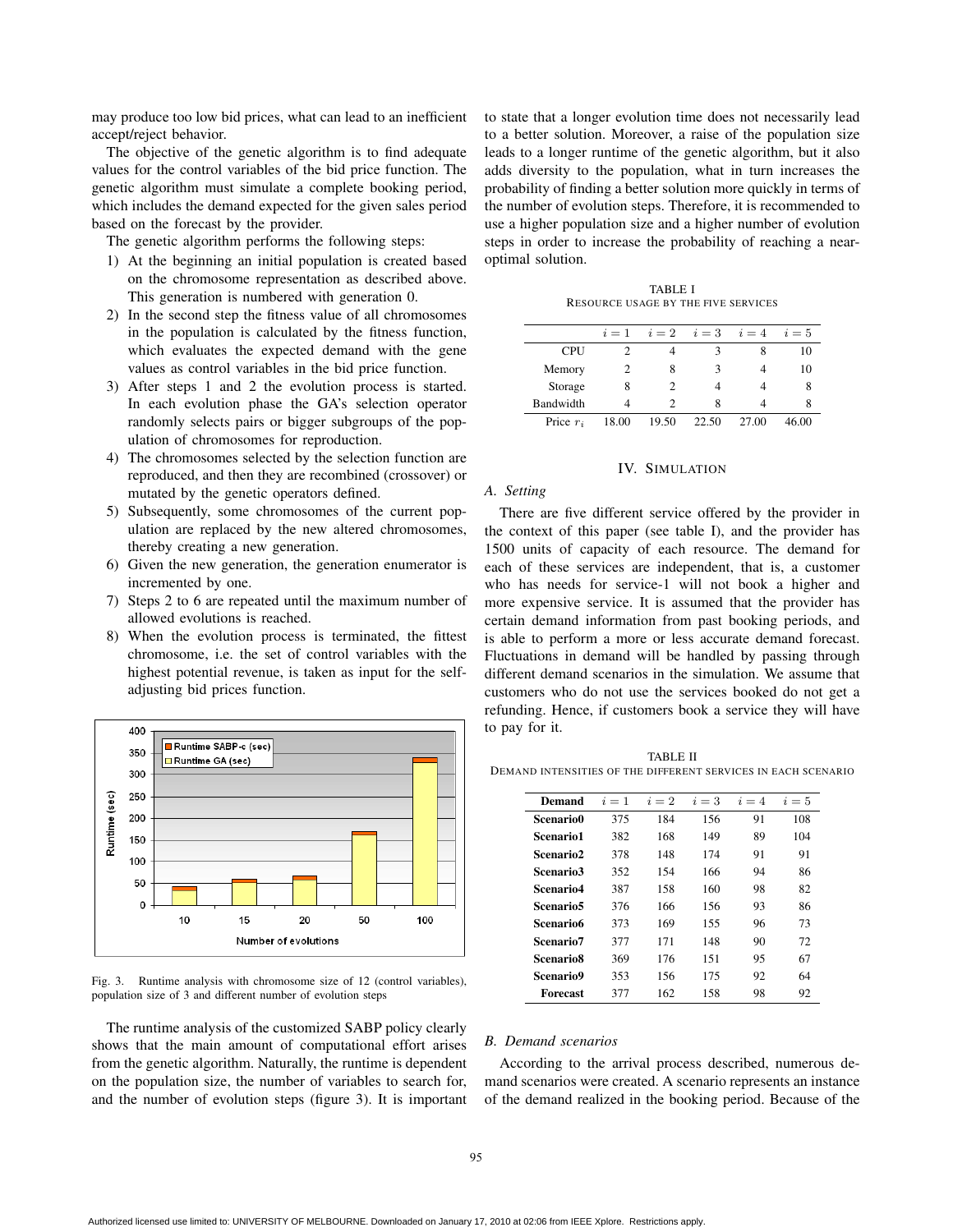random arrival of a request for service  $i$  the demand scenarios show variation for all services. Furthermore, we assume a booking period with length  $T = 1.000$ . The simulation is performed over ten different demand scenarios and one additional scenario, in which the realized demand equals the forecasted one. All ten scenarios are read and evaluated by every policy implemented. Each policy requires a forecast of the total demand for each service. The forecast corresponds to the expected demand and is created based on the same distributions as the demand scenarios. Table II comprises the demand intensities for the different services  $i$  in each scenario. All scenarios differ in the demand intensities as well as in the time of arrival of all services due to the random arrival of requests. The service provider achieves the highest profit with service  $i = 5$ . Scenarios 6 to 9 show the greatest variation compared to the forecast. This is done to test the robustness to forecast errors. In addition, table IV contains the results of only CEC and SABP-c in scenarios 10 to 14 in order to demonstrate the dependency of the CEC policy on the forecasted data. In scenarios 10 to 14 the demand intensity of services 1 to 4 exactly equals the forecasted one, but demand for the service  $i = 5$ , which yields the highest profit and also consumes the most resources, is explicitly deviated downwards from the forecast: in scenario 10 the demand intensity of service  $i = 5$ deviates by approximately 10% from the forecast, in scenario 11 the deviation is 20%, and in scenarios 12 to 14 the deviation is increased by additional 10% per scenario, so that in scenario 14 the deviation is 50%.

TABLE III SIMULATION RESULTS: ACHIEVED REVENUES BY EVERY POLICY

| Demand           | <b>FCFS</b> | DL P   | RL P   | CEC    | <b>SABP-c</b> |
|------------------|-------------|--------|--------|--------|---------------|
| <b>Scenario0</b> | 3730.5      | 6123   | 6190.5 | 7473.5 | 7208.5        |
| <b>Scenario1</b> | 3670.5      | 6268.5 | 6069   | 7461   | 7364.5        |
| Scenario2        | 3720        | 5959.5 | 6312   | 7392.5 | 7286          |
| Scenario3        | 3730.5      | 6081   | 6463.5 | 7342   | 7356          |
| Scenario4        | 3693        | 5947.5 | 6519   | 7291   | 7434.5        |
| Scenario5        | 3687        | 6003   | 6190.5 | 7327   | 7418          |
| Scenario6        | 3703.5      | 5851.5 | 6477   | 7264   | 7356          |
| Scenario7        | 3616.5      | 6415.5 | 6415.5 | 7271.5 | 7405          |
| Scenario8        | 3703.5      | 6037   | 6346   | 7255.5 | 7330.5        |
| Scenario9        | 3703.5      | 6051   | 64155  | 7146   | 7345.5        |
| <b>Forecast</b>  | 3676.5      | 6012   | 6199.5 | 7513   | 7456.5        |

# *C. Simulation results*

The main results of the simulation are summarized in table III. For the purpose of comparison, all scenarios were also evaluated using the first-come-first-serve behavior. FCFS lead to poor results in revenue compard to all other policies due to almost only accepting requests for lower services, since these requests are at the beginning of the period.

The DLP policy was implemented using a dynamic version, i.e. with recalculation of the bid prices at each tenth part of the booking period, what means that the dual problem of the DLP policy is solved several times during the booking period. In scenarios 0 to 9 DLP on average yielded about 64.4% more revenue than a simple FCFS acceptance.

RLP was also implemented with recalculation of the bid prices at each tenth part of the booking period. Due to using the average of numerous instances of the demand distribution instead of the expected demand, RLP produced an average revenue increase of 4.5% compared to the DLP policy in scenarios 0 to 9.

The CEC policy showed a good revenue performance in scenarios 0 to 9, and on average yielded 20.5% more revenue compared to DLP and 15.5% more revenue compared to RLP. Furthermore, it achieved slightly better results in revenue than SABP-c in scenarios 0 to 2.

Overall, the customized SABP policy resulted in the best revenues. In the direct comparison between DLP and SABP-c, SABP-c outperformed DLP with an average revenue increase of 21.1%, and outperformed RLP with an average revenue increase of 16.0%. Compared to CEC the revenue yielded turned out higher in seven out of ten scenarios. Additionally, by looking at scenarios 10 to 14 in table IV, it is observable that when demand for high-class services deviates downwards, SABP-c is more independent from the forecast and can keep up a better revenue performance.

| <b>TABLE IV</b>                                        |  |
|--------------------------------------------------------|--|
| SIMULATION RESULTS: ACHIEVED REVENUES - CEC AND SABP-C |  |

| Demand                 | CEC. | SARP-c | Diff. in $\%$ |
|------------------------|------|--------|---------------|
| Scenario10             | 7396 | 74645  | 0.93          |
| Scenario11             | 7306 | 7426.5 | 1.65          |
| Scenario12             | 7189 | 7407.5 | 3.04          |
| Scenario <sub>13</sub> | 7072 | 7366.5 | 4.16          |
| Scenario14             | 6955 | 7317.5 | 5.21          |

# V. CONCLUSION

Commercial providers in a Cloud have to decide how to set their prices and how to plan the capacity. Efficiency and revenue play an important role. The decision about accepting or denying requests has a high impact on the revenue of the provider. Revenue Management concepts known from the airline industry comprise interesting policies. In this paper we analyze the policy concepts and present how to apply these concepts in the Cloud Computing domain. Furthermore, we propose a bid price based policy to determine the minimum price a consumer has to pay for requesting a service. The complexity arises when services utilize the same resources.

Evaluating incoming requests with the DLP policy can be critical, because the usage of the dual solution as bid prices turned out to be non-optimal and very inaccurate.

The customized version of the SABP concept is able to calculate promising values for the bid prices, but strongly depends on the configuration of the control variables. The revenue performance of the customized SABP policy clearly is better than the one of DLP and RLP policies. Moreover, it is more robust to deviations from the expected demand. The main computational effort of SABP-c arises from the